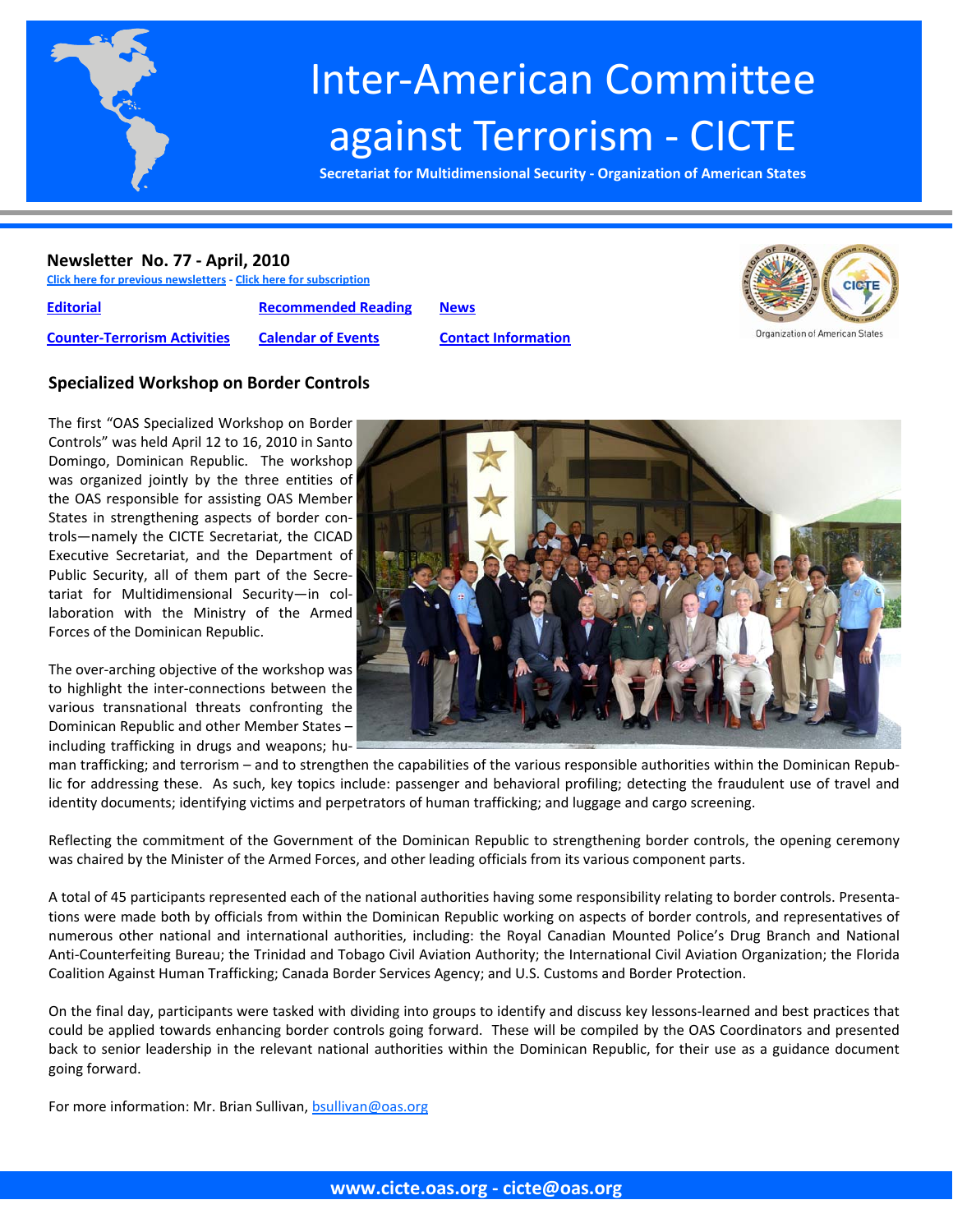<span id="page-1-0"></span>

Editorial Counter-[Terrorism](#page-3-0) Activities [Recommended](#page-7-0) Reading [Calendar](#page-7-0) of Events [News](#page-8-0) Contact [Information](#page-11-0)

## **Editorial**

## **Public Private Partnerships in the Fight against Terrorism**

By Hon. Tommy Turnquest, Chair of CICTE Minister of National Security of The Bahamas

Terrorism is among the greatest threats to our world today. Terrorist events in countries around the world, including bombings of commercial centers, tourism facilities, critical transportation networks, utilities and other critical infrastructure clearly demonstrate the grave challenge from which no state can consider itself immune.

Terrorism destroys lives, damages and destroys property, creates conflict and undermines economic and social progress. This is why there is a compelling global consensus against terrorism in all its manifestations, why terrorism remains a critical issue for the United Nations, and why the international community has adopted a broad range of treaties to counter terrorism and the threat of terrorism.

The traditional approach to terrorism has been that it is a critical security matter, and is therefore the responsibility of the state. Recent attacks by terrorists, however, show that their willful and wanton destruction is intended to inflict maximum damage, in terms of lives and property, and they are not concerned about whether what they destroy is public or private. In fact, much of the property that is damaged is privately owned. Therefore, Governments and the private sector should understand and envision security – and their partnerships on security – as an investment in development.

There is, consequently, a growing appreciation that the traditional approach to countering terrorism does not create a sufficient space for the business community and other civil actors, whose interests can be devastated by acts of terrorism. It also does not take into account the vital information, creative and innovative capacities of the private sector and civil society, which could be brought to bear to combat terrorism and the potential threat from terrorist activities.

Increasingly, the realization that there is significant value in public‐private sector partnership is encouraging Governments to establish such partnerships, as a critical countermeasure from which states and the private sector can mutually benefit in the fight against terrorism and to guard against potential terrorist threats. Such partnerships heighten public interest, raise awareness, build mutual un‐ derstanding, and allows for private sector input in Government's anti‐terrorism policies and programmes.

The cost of combating terrorism and the substantial resources that must be mobilized to wage an effective counter terrorism strategy, places a significant burden on States, particularly during the present global economic crisis. This is particularly true for Small Island States in the hemisphere, as it is for larger States. Public-private sector partnership also helps to broaden the resource base, both financial and human, in the fight against terrorism.

Under the leadership of the state, public‐private sector partnerships are having a positive impact in many states in areas including security for major events, crisis management, capacity building, and protection of infrastructure, including critical economic infrastructure. Much of these activities are benefitting significantly from technological advances.

My country is committed to building public‐private partnerships, in particular, to underpin security in our tourism industry, which is critical to the economy and stability of the country, as it is for many of the countries of the Caribbean Community (CARICOM). One of our most important partnerships is that with The Bahamas Hotel Association (BHA), whose Mission includes the security of the tour‐ ism industry.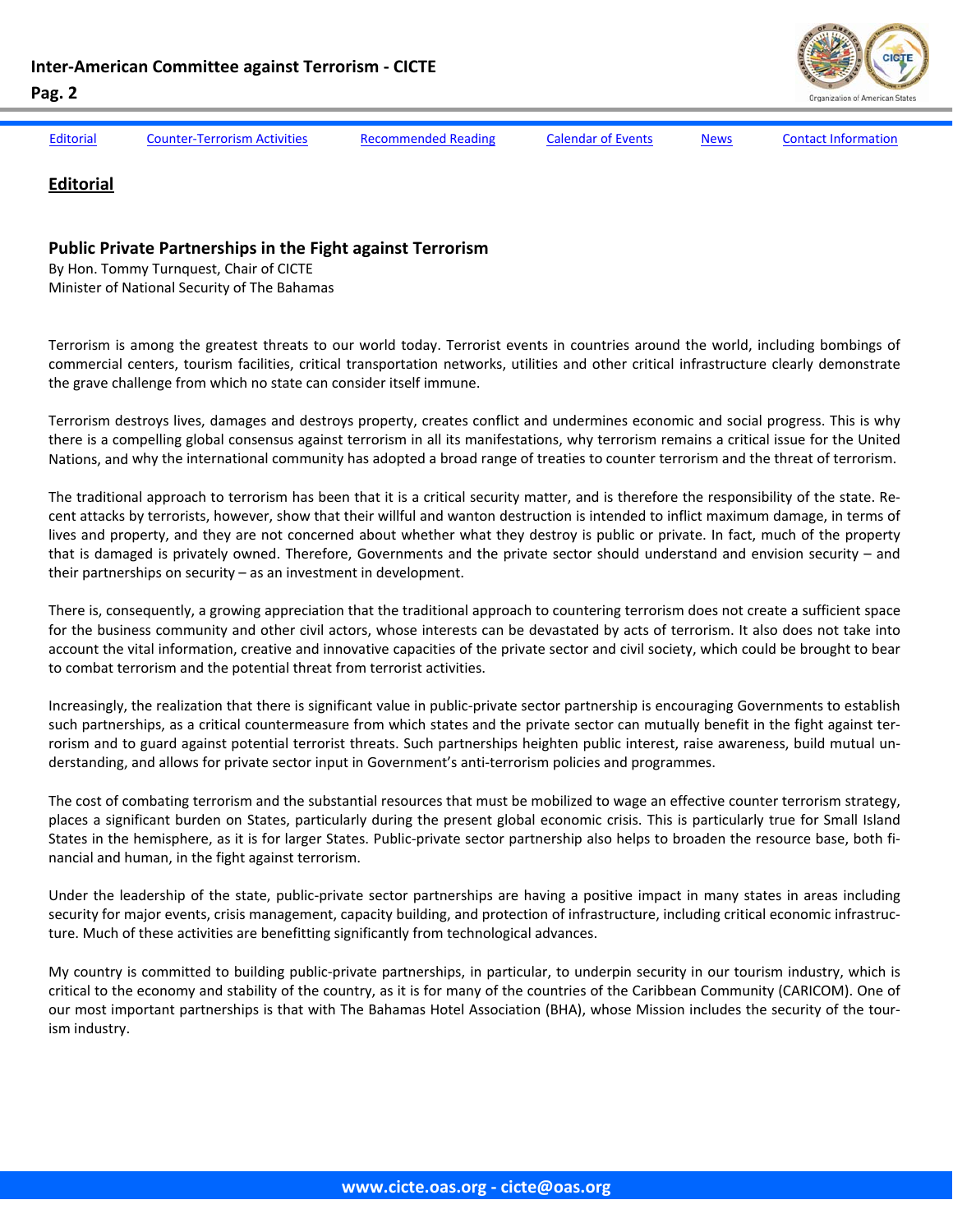

| <b>Editorial</b> | <b>Counter-Terrorism Activities</b> | <b>Recommended Reading</b> | <b>Calendar of Events</b> | <b>News</b> | <b>Contact Information</b> |
|------------------|-------------------------------------|----------------------------|---------------------------|-------------|----------------------------|

The Government of The Bahamas has partnered with the BHA to develop strategies and policies to help it to carry out its responsibility that includes securing vital tourism infrastructure. The installation of Close Circuit Television (CCTV) is one such strategy. The BHA is providing resources, together with Government, to monitor by CCTV areas in our capital, Nassau, particularly areas that tourists frequent.

We expect that the CCTV system would be extended in our most populous islands, introducing not only an important crime fighting capacity, but also providing the means for guarding against potential terrorism.

The Inter-American Committee against Terrorism (CICTE) was established to "promote and develop cooperation among Member States to prevent, combat and eliminate terrorism." As The Bahamas assumes the Chairmanship of CICTE for the period 2010‐2011, we will encourage those Member States of CICTE that have taken significant steps in this area to share the accomplishments and challenges of public-private sector partnerships, the lessons that have been learnt through these partnerships, and based on the sharing of best practices, what might go into creating effective partnerships, and strategies and policies to create and manage them.

We will also ensure that our hemispheric initiatives, conducted through CICTE and its Secretariat, continue to advance the global consensus against terrorism, and regional and international efforts in the anti-terrorism area, including those of the United Nations bodies, and that they accord with the United Nations Security Council and General Assembly Resolutions, as well as with the universal and regional legal instruments against terrorism.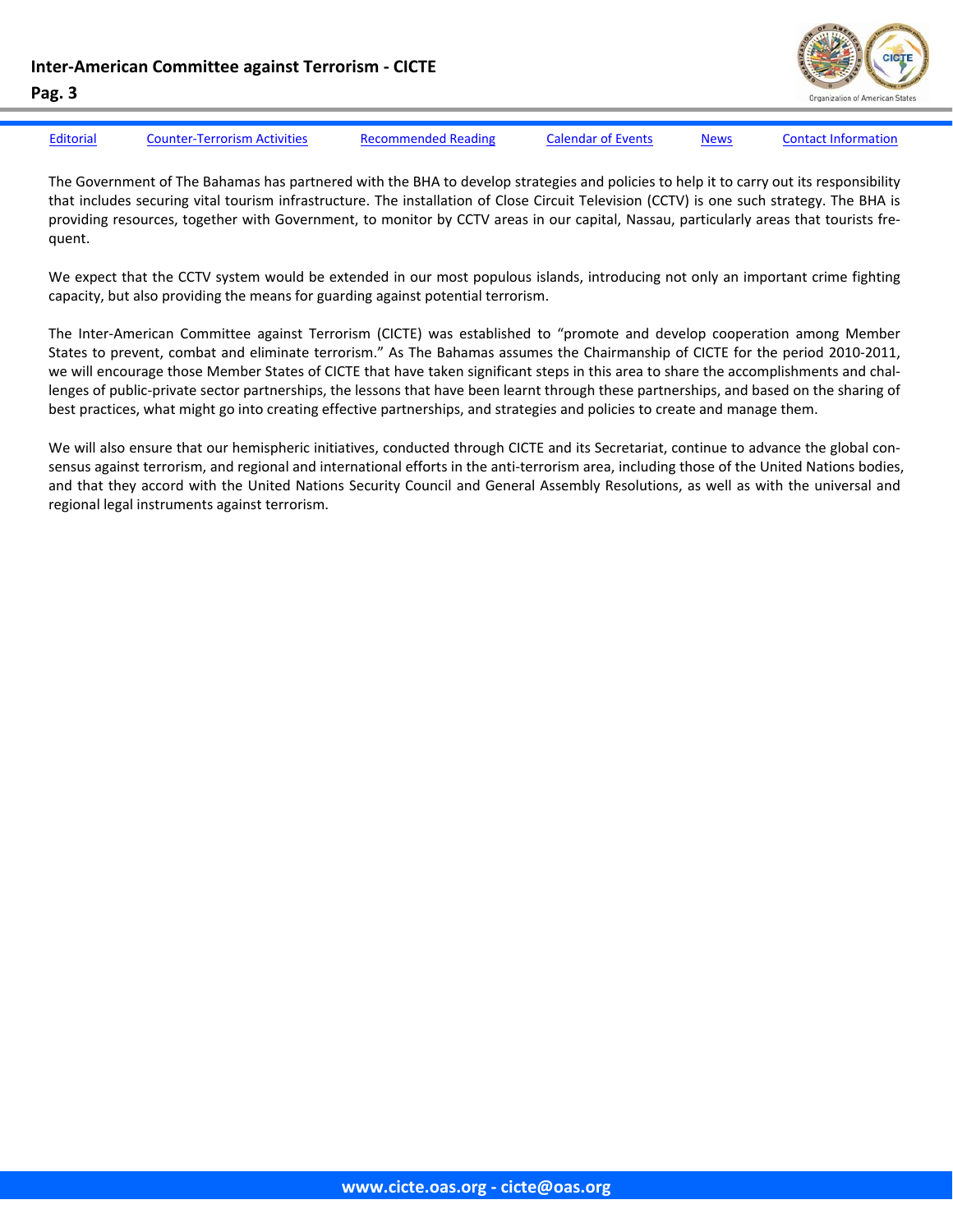<span id="page-3-0"></span>

**Counter‐Terrorism Activities** 

#### [Editorial](#page-1-0) Counter-Terrorism Activities [Recommended](#page-7-0) Reading [Calendar](#page-7-0) of Events [News](#page-8-0) Contact [Information](#page-11-0)

**Second Workshop on the Prevention and Fight against Terrorism Financing – San Jose, Costa Rica**

**www.cicte.oas.org ‐ cicte@oas.org**

The Workshop, a follow‐up to a sub‐regional workshop held also in San José in February 2009, brought together experts from Colombia, Peru, the United States, and representatives from international organizations such as OAS/ CICTE and CICAD, and UNODC to share their experiences and exchange best practices with public prosecutors, judges, financial intelligence analysts and

The Secretariats of the Inter‐American Committee against Terrorism (OAS/ SMS/CICTE) and of the Inter‐American Commission on Drug Abuse Control (OAS/SMS/CICAD), in collaboration with the United Nations Office on Drugs and Crime (UNODC) and under the auspices of the Government of Costa Rica and the Drug Institute of Costa Rica (*Instituto Costarricense sobre Drogas,* ICD), organized the "Second Workshop on the Prevention and Fight against

criminal justice officials from Costa Rica. Main topics of the workshop included: the regional and international legal framework in the prevention and fight against terrorism financing; special investigative techniques; evidence aspects of judicial inquiry; bulk‐cash smug‐ gling for terrorist purposes; and the role of the private sector when investigating this crimes. The Workshop took a hands‐on approach and developed a one-day case study specifically designed to address the issues presented during the theoretical sessions from a practical perspective.

For more information: Alejandro Díaz de León, adiazdeleon@oas.org

Terrorism Financing" in San José, Costa Rica, on March 6‐9, 2010.

# **Aviation Security Preventive Security Measures National Training in Belize April 12‐16, 2010**

The CICTE Secretariat in conjunction with Belize Department of Civil Aviation sponsored and organized an Aviation Security Training in Preventive Security Measures. This workshop was held from April 12 to the  $16<sup>th</sup>$ , 2010 at the Global Village Hotel in Ladyville, Belize. Using modules on Risk Management, this inter‐ active workshop led by instructors from the U.S. Transportation Security Ad‐ ministration (TSA) challenged participants to look at civil aviation from a local perspective with special focus on four specific topics: Passengers and Cabin Bag‐ gage; Cargo, Catering, and Mail; Access Control and Aircraft Security; and Hold Baggage. This course brought approximately 20 representatives from Belize Customs; Immigration; Department of Civil Aviation; Police; Defense Force; Be‐ lize Airport Concession Company; Border Management Control Agency; Anti‐ Drugs Unit; Belize Agricultural and Health Authority (BAHA); Maya Island Air;

Tropic Air; and US Airways airline. The course included an airport site visit in Belize led by Mr. Louis Escobar from Department of Civil Aviation.

Mr. Gilberto Torres, Operations Officer, Department of Civil Aviation and local coordinator for the workshop initiated the opening ceremony which included remarks from Ms. Kim Osborne, OAS representative for Belize; Mr. Michael Singh, Chief Executive Officer, Ministry of Tourism, Civil Aviation and Culture; and Ms. Shevaun Culmer, OAS/CICTE Program Manager for Aviation Security. Also pre‐ sent were Mr. Jose Contreras, Director of Civil Aviation and Mr. Oliver Del Cid, National Point of Contact before CICTE for Belize.

For more information: Shevaun Culmer, sculmer@oas.org





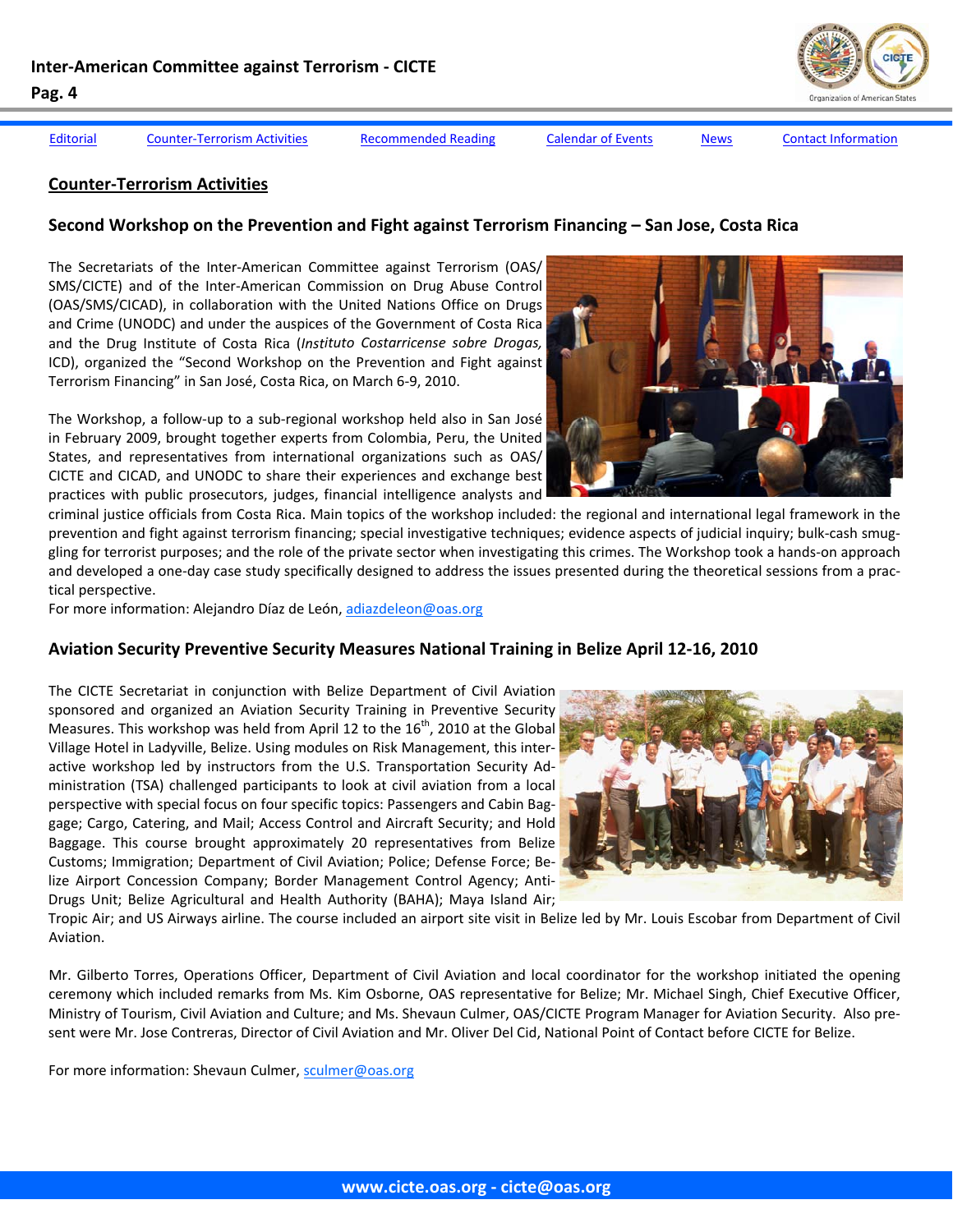

[Editorial](#page-1-0) Counter-[Terrorism](#page-3-0) Activities [Recommended](#page-7-0) Reading [Calendar](#page-7-0) of Events [News](#page-8-0) Contact [Information](#page-11-0)

# Aviation Security Sub-regional Workshop in Cargo Security Inspections in Trinidad and Tobago April 19-23, **2010**



The CICTE Secretariat in conjunction with the Trinidad and Tobago Airports Au‐ thority sponsored and organized the first Sub‐regional Workshop for the CICTE Secretariat's Aviation Security Program as well as the first CICTE Cargo Security Course. This course was held at the Trinidad and Tobago Regional Aviation Secu‐ rity and ACI Global Training Center in Mausica, Trinidad from April 19‐23, 2010. The newly designed course by the U.S. Transportation Security Administration (TSA) entailed the participation of approximately 15 mid to senior level aviation and cargo security officials from Grenada, Suriname, Guyana and Trinidad and Tobago. The main objective of this course is to use air cargo security risk man‐ agement tools to assess the vulnerability to air cargo operations at an international airport and make recommendations to the appropriate authority to adopt, modify, or create a comprehensive air cargo security program for the airport.

This course will be offered to the other Caribbean member states over the next two months.

Mr. Oswald Bruce, Manager from the Airports Authority of the ACI Global Training Hub and ICAO Regional Aviation Security Training Center and local coordinator for this event initiated the opening ceremony for the course which included remarks from Mrs. Antoin‐ ette Lucas- Andrews, National Point of Contact before CICTE for Trinidad and Tobago; Mrs. Roselind Chinnia-Ramadeen, Airports Authority Acting General Manager; Mr. Michael Labadie, Human Resources Manager Airports Authority; and Ms. Shevaun Culmer, OAS/ CICTE Program Manager for Aviation Security.

For more information: Shevaun Culmer, sculmer@oas.org

# CICTE Scholarships for ICAO Workshop: Cargo and Mail Training Course in Trinidad and Tobago April 12-16, **2010**

The CICTE Secretariat, through its Aviation Security program, issued 8 scholarships to aviation security officials from Belize (1), Suri‐ name (2), Barbados (1), Grenada (2), and Dominica (2) for their participation in the ICAO Aviation Security Cargo and Mail Training in Trinidad and Tobago from April 12 to  $16<sup>th</sup>$ , 2010. The course was developed to provide selected personnel involved in the handling of cargo, courier and express parcels, mail and company stores, with the knowledge and skills to enable them to apply preventive security measures in accordance with approved aviation security programs.

For more information: Shevaun Culmer, sculmer@oas.org

# **Cyber Security Technical Assistance Mission – Dominican Republic**

The Secretariat of the Inter-American Committee against Terrorism (CICTE) conducted, on April 14-16, 2010, in Santo Domingo, Dominican Republic, a Technical Assistance Mission on Cyber Security. The goal of this meeting was to assist the Dominican Government with the development of a basic framework in order to establish a national Computer Security Incident Response Team (CSIRT). Di‐ rected by the experts Gabriel Moline (VenCERT), Eduardo Martinez (ArCERT), Leonardo Huertas (ColCERT) and Eduardo Carozo (CSIRT ANTEL), the works focused on organizational, legal and political issues related to this purpose. As a result, the 33 officials who at‐ tended the activity elaborated a final document containing fundamental elements for the creation of the Dominican CSIRT and designating an institution to take the leadership in the implementation of the aforementioned project. This event took place at the facilities of the Technological Institute of the Americas (ITLA, for its initials in Spanish).

For more information: George Soares gsoares@oas.org, y Belisario Contreras, BContreras@oas.org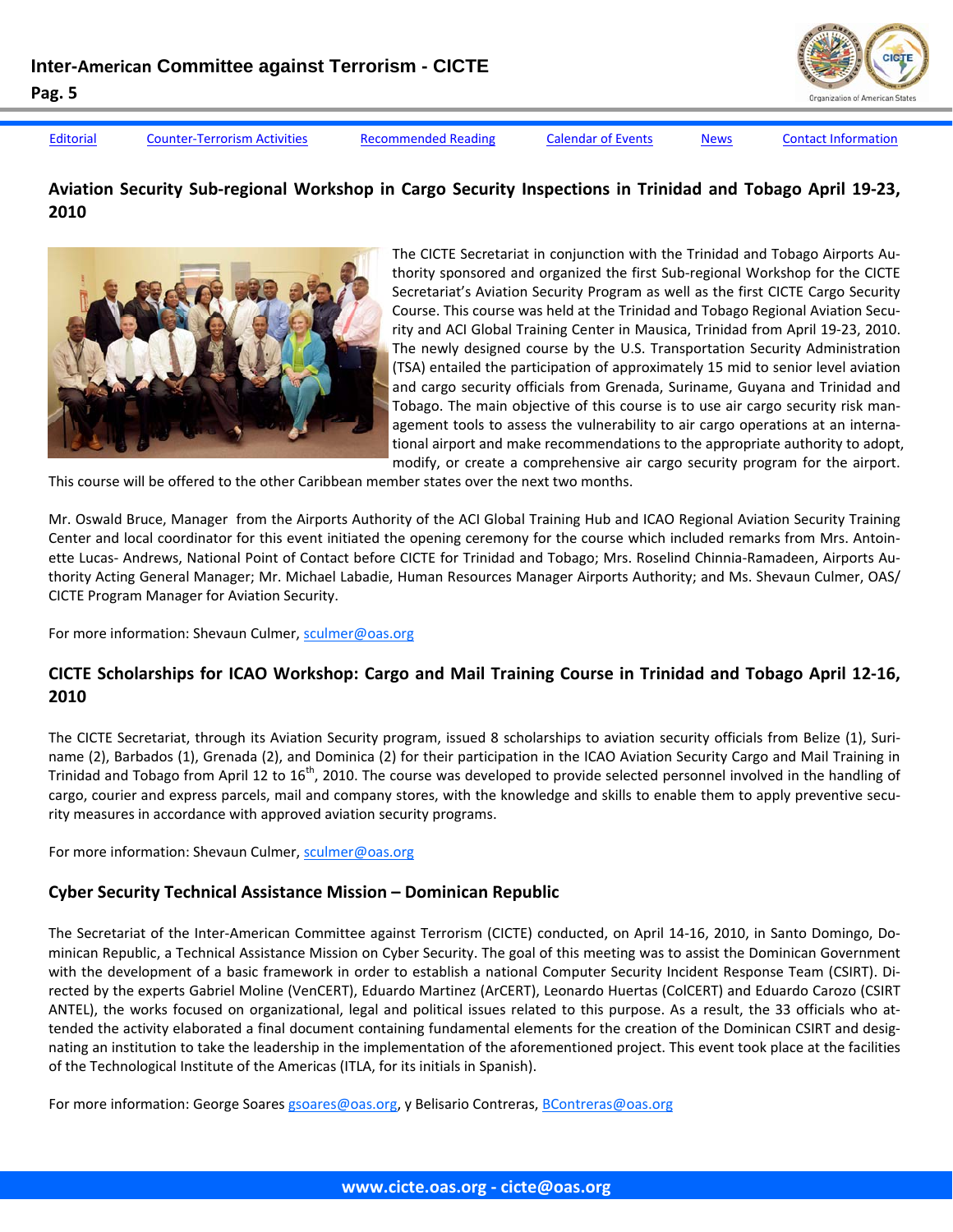

[Editorial](#page-1-0) Counter-[Terrorism](#page-3-0) Activities [Recommended](#page-7-0) Reading [Calendar](#page-7-0) of Events [News](#page-8-0) Contact [Information](#page-11-0)

## **Cyber‐Security Technical Visit from Ecuador to the United States**

On the 29th and 30th of April, 2010, a delegation of officials from the Ecuador‐ ian Joint Command of the Armed Forces and the Secretariat of National Intelli‐ gence of Ecuador visited the facilities of the US Secret Service (USSS) and the Department of Homeland Security (DHS) of the United States. During the visit the officials had the opportunity to interact with their counterparts in the US government regarding key themes such as inter‐institutional coordination, inci‐ dent mitigation, and the cyber security national structure. Officials from the United States Computer Emergency Readiness Team (USCERT) attended this activity and exchanged operating and best practices information with the visit‐ ing officials.

This technical visit, organized by the CICTE Secretariat's Cyber Security Program,

was held in order to contribute to defining technical aspects, operatives, and coordination, in support of the implementation and de‐ velopment of the Ecuadorian Computer Security Incident Response Team (CSIRT).

For more information: Belisario Contreras, BContreras@oas.org

## April Revisions to the Consolidated List of the United Nations Security Council Al-Qaida and Taliban Sanctions **Committee**

An updated April 2010 version of the Consolidated List is accessible in XML, PDF and HTML formats on the Committee's website at the following URL: http://www.un.org/sc/committees/1267/consolist.shtml

## **OSCE‐ATU Activities**

## **OSCE Workshop on 2005 Universal Legal Instruments against Terrorism**

On 29‐30 April 2010 in Vienna the OSCE Action against Terrorism Unit held an OSCE‐wide Workshop on 2005 Universal Legal Instruments against Terrorism and the Implementation of their Provisions in National Legislation. It was organized in close co-operation with the UNODC Terrorism Prevention Branch and funded through generous extra‐budgetary contri‐ butions from Spain and Liechtenstein. About 140 experts from 53 participating and Partners for Co-operation States and 8 International Organizations took part in the event.

The objective of the workshop was to assist States in fulfilling the Athens OSCE Ministerial Decision No.3 calling on OSCE participating States "to consider becoming party" to the uni‐ versal anti‐terrorism instruments adopted in 2005 and "to fully implement their provisions thereafter". The four instruments concluded in 2005 are:

- The International Convention for the Suppression of Acts of Nuclear Terrorism,
- The Amendment to the Convention on the Physical Protection of Nuclear Material,
- The Protocol to the Convention for the Suppression of Unlawful Acts against the Safety of Maritime Navigation, The Protocol to the Protocol for the Suppression of Unlawful Acts against the Safety of Fixed Platforms Located on the Continental Shelf.

Thus the workshop aimed at speeding up the process of States becoming party to these four anti-terrorism instruments and assisting in drafting the implementing criminal legislation. Model legislation provisions against terrorism prepared by UNODC were made available to participants in English, French and Russian and discussed at the event.

For more information, please contact **Andrey.Stytsenko@osce.org**.

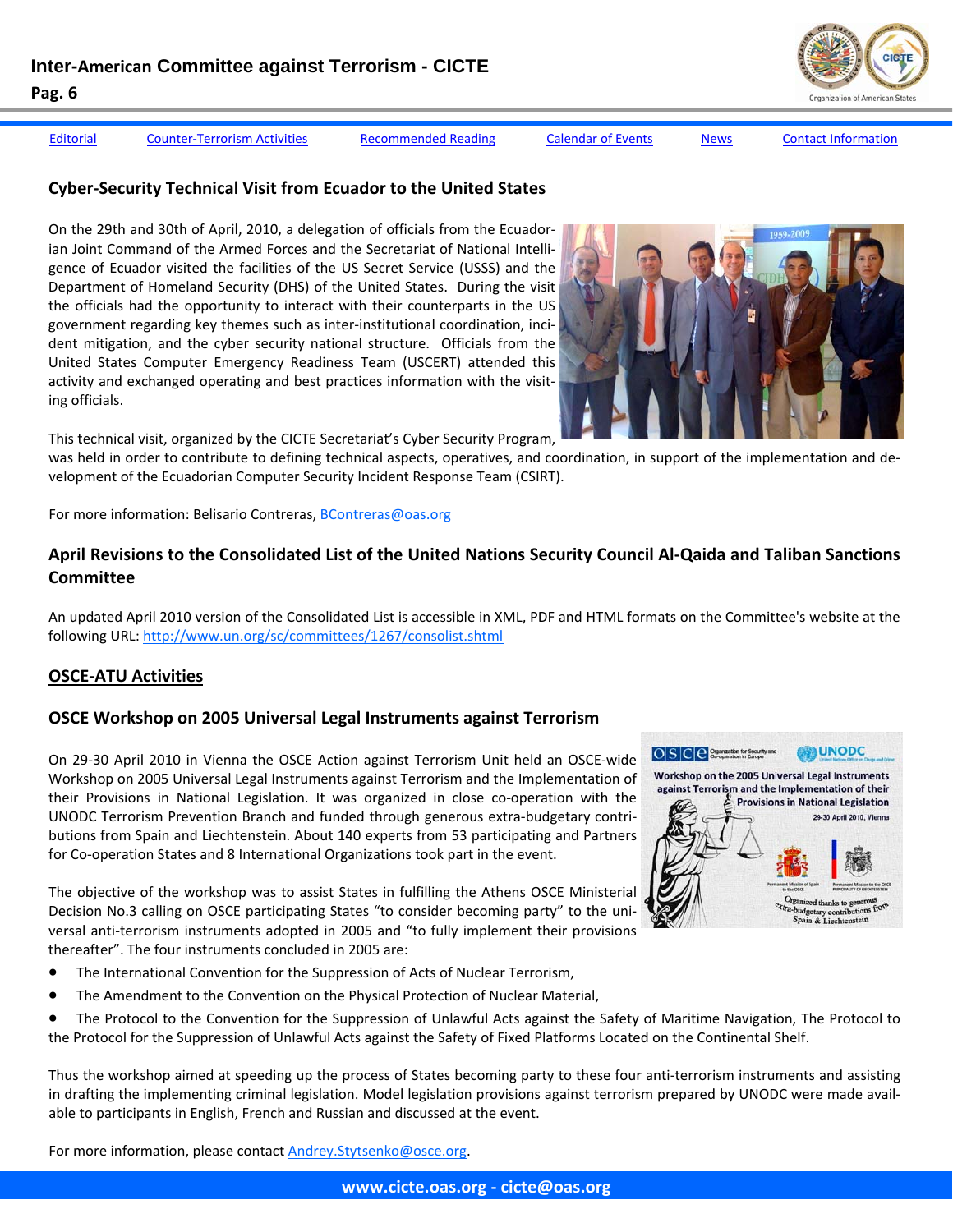[Editorial](#page-1-0) Counter-[Terrorism](#page-3-0) Activities [Recommended](#page-7-0) Reading [Calendar](#page-7-0) of Events [News](#page-8-0) Contact [Information](#page-11-0)

## **COUNCIL OF EUROPE NEWS:**

## **Council of Europe news ‐ April 2010**

## **Activities**

1. The Committee of Experts on Terrorism (CODEXTER) held its  $18<sup>th</sup>$  meeting in Strasbourg, France, from 7 to 8 April 2010. The main part of this meeting was devoted to the discussion on the regular follow‐up mechanism to the Council of Europe Convention on the Prevention of Terrorism (CETS No. 196). Moreover, the Committee approved the analytical study on false identity information as a challenge to immigration authorities as well as the updated version of the Progress Report on future priority areas for the work of the Council of Europe against terrorism. The CODEXTER also authorised the publication of the country profiles on counter‐ terrorism capacity as submitted by Serbia and as updated by Albania, Germany and "the for‐ mer Yugoslav Republic of Macedonia". Next meeting of the CODEXTER will take place in Istan‐ bul, Turkey on 15-16 December 2010. For further information refer to www.coe.int/gmt.



2. On 13 – 14 April 2010, the Council of Europe organised in Tirana, a training workshop on "international co‐operation in investigating and prosecuting organized crime and other forms of serious crime: international legal instruments". The event was organised in the

frame of the project "Support to Prosecutor's Network in South-Eastern Europe" (PROSECO) and in co-operation with the Ministry of Justice of Albania. It focused on the practical application of international legal instruments related to the extradition and recognition of foreign judgments in criminal matters. For further information refer to:

http://www.coe.int/t/dghl/cooperation/economiccrime/

3. An International Seminar on anti money laundering took place on 21‐22 April 2010 in Nizhny Novgorod, Russian Federation in the frame of the Project MOLI‐RU2. MOLI‐RU2 continues the series of international seminars for detective officers specializing in AML and disruption of the economic basis of terrorism. These seminars are organised in cooperation with the Nizhny Novgorod Academy of the Ministry of the Interior and aim at raising awareness of the key elements of the AML/CFT regime and exposing AML/CFT specialists to European standards of the sector. Investigations methods ("Follow the money trail") and case studies are also discussed during the course. For further information refer to:

http://www.coe.int/t/dghl/cooperation/economiccrime/

4. On 29 – 30 April 2010, the third European Dialogue on Internet Governance (EuroDIG) took place in Madrid. This event, organised with the support of the Council of Europe, addressed issues such as the public and economic value of the Internet, "cloud computing" and jurisdiction questions, the delivery of online content by the private sector, new top-level domain names, privacy, network neutrality, and the well-being of children and young people in online environments. For further information refer to: http:// www.eurodig.org/

## **Upcoming events**

1. On 4 – 6 May 2010, the Council of Europe's Committee of Experts on the Operation of European Conventions in the Penal Field (PC‐ OC) will hold its  $58<sup>th</sup>$  meeting in Strasbourg.

2. On 13 May 2010, a regional workshop on cybercrime will take place in Tbilisi, Georgia. This regional workshop will gather represen‐ tatives from Georgia, Armenia, Azerbaijan, Estonia, Moldova, Poland, Romania and Ukraine as well as international experts and the private sector to share best practices and experiences in adopting a legislative framework in line with the Convention on Cybercrime (CETS 185) and in facing challenges related to cybercrime investigations.

3. The Convention Committee on Cybercrime (T‐CY)) will hold its fifth meeting on 24‐25 June 2010.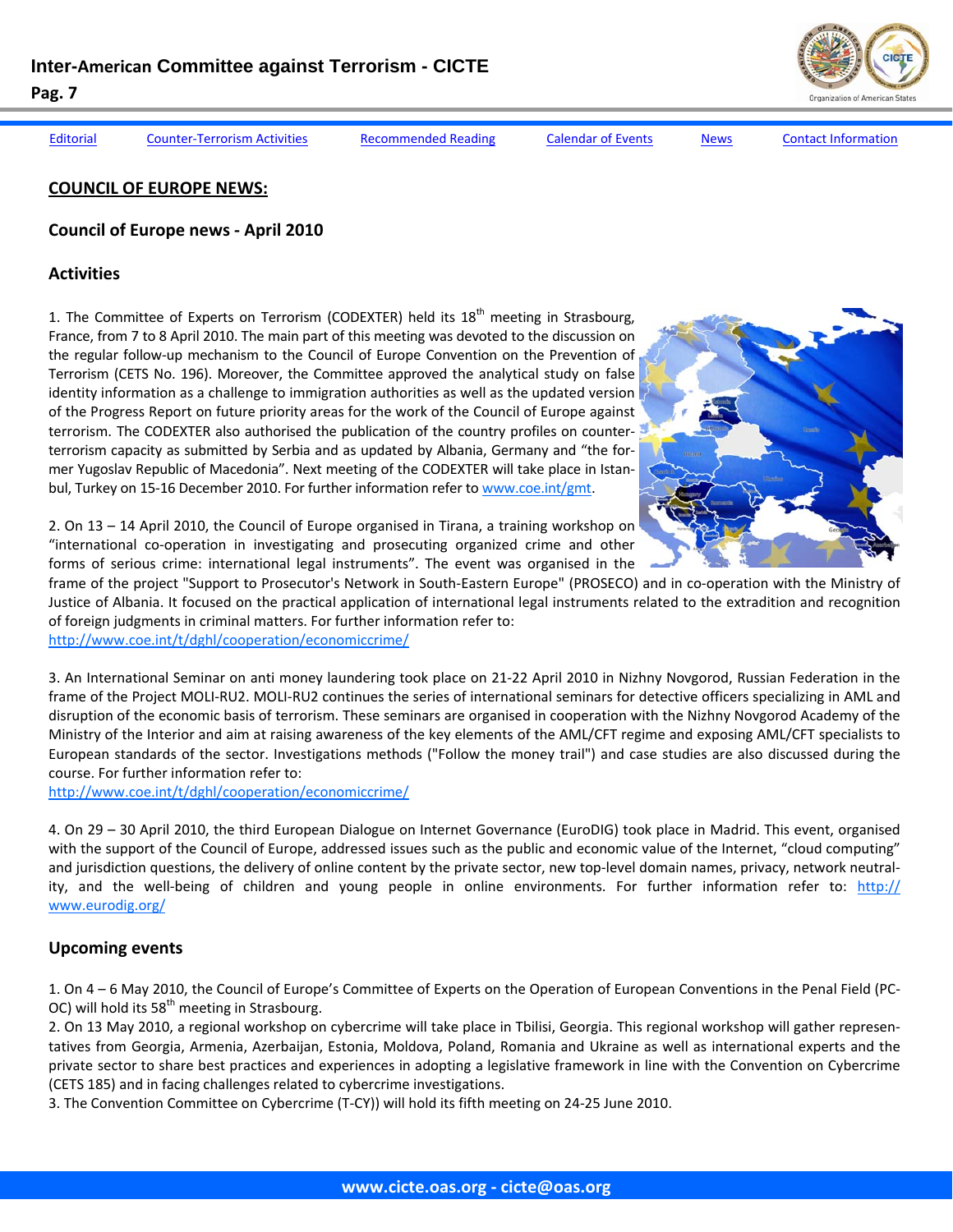

<span id="page-7-0"></span>

[Editorial](#page-1-0) Counter-[Terrorism](#page-3-0) Activities Recommended Reading Calendar of Events [News](#page-8-0) Contact [Information](#page-11-0)

## **Recommended Reading**

#### **Stopping terror in and on its tracks**

In this article published by the George Washington Universtiy Homeland Security Policy Institute, Kip Hawley, Frank J. Cilluffo y Sharon L. Cardash comment on the suicide attacks in the Moscow metro and the ways in which transportation security can be improved.

For more information: http://www.gwumc.edu/hspi/policy/commentary11\_TransitSecurity.pdf

#### **Recent Events**

| <b>Month</b> | Days        | Event                                                                            | Venue                                 |
|--------------|-------------|----------------------------------------------------------------------------------|---------------------------------------|
| <b>April</b> | 12-16, 2010 | Aviation Security Scholarships for ICAO Cargo and Mail Training<br>Course        | Port of Spain, Trinidad<br>and Tobago |
|              | 14-16, 2010 | <b>Cyber Security Technical Assistance Mission</b>                               | Santo Domingo,<br>Dominican Republic  |
|              | 19-23, 2010 | Aviation Security Caribbean Sub-regional in Cargo Security<br><b>Inspections</b> | <b>Trinidad and Tobago</b>            |

#### **Upcoming Events**

| Month                                                                                 | <b>Days</b>                                                                                       | Event                                                                         | <b>Venue</b>                      |  |  |  |
|---------------------------------------------------------------------------------------|---------------------------------------------------------------------------------------------------|-------------------------------------------------------------------------------|-----------------------------------|--|--|--|
|                                                                                       | 3-7, 2010                                                                                         | ICAO Scholarships for Cargo and Mail Training Course                          | Argentina                         |  |  |  |
|                                                                                       | 10-12, 2010                                                                                       | <b>Cyber Security Technical Assistance Mission</b>                            | Lima, Peru                        |  |  |  |
|                                                                                       | 11-13, 2010                                                                                       | American Regional Workshop on Major Events Security.                          | Vancouver, Canada                 |  |  |  |
| <b>May</b>                                                                            | 10-14, 2010                                                                                       | Aviation Security Caribbean Sub-regional in Cargo Security Inspec-<br>tions   | St. Vincent and the<br>Grenadines |  |  |  |
|                                                                                       | 17-21, 2010                                                                                       | Course on Travel Document Security and Fraud Prevention                       | <b>Brazil (TBC)</b>               |  |  |  |
|                                                                                       | 25-28, 2010                                                                                       | Best Practices Workshop on Travel Document Security                           | Montevideo, Uruguay               |  |  |  |
|                                                                                       | 27-28, 2010                                                                                       | OSCE Workshop on the ICAO Public Key Directory (PKD)                          | Vienna, Austria                   |  |  |  |
|                                                                                       | TBC.                                                                                              | Virtual Meeting of the Hemispheric network of CSIRTs                          | Online                            |  |  |  |
|                                                                                       | 7-11, 2010                                                                                        | Aviation Security Caribbean Sub-regional in Cargo Security Inspec-<br>tions   | Nassau, Bahamas                   |  |  |  |
| <b>June</b>                                                                           | Aviation Security "Excellence in Screening Techniques" National<br>17-21, 2010<br><b>Training</b> |                                                                               | Lima, Peru                        |  |  |  |
|                                                                                       | 17-25, 2010                                                                                       | Aviation Security Scholarships for ICAO National Training Program<br>Workshop | <b>Washington DC, USA</b>         |  |  |  |
| *NOTE: Only events that have formally accepted by host countries appear on this list. |                                                                                                   |                                                                               |                                   |  |  |  |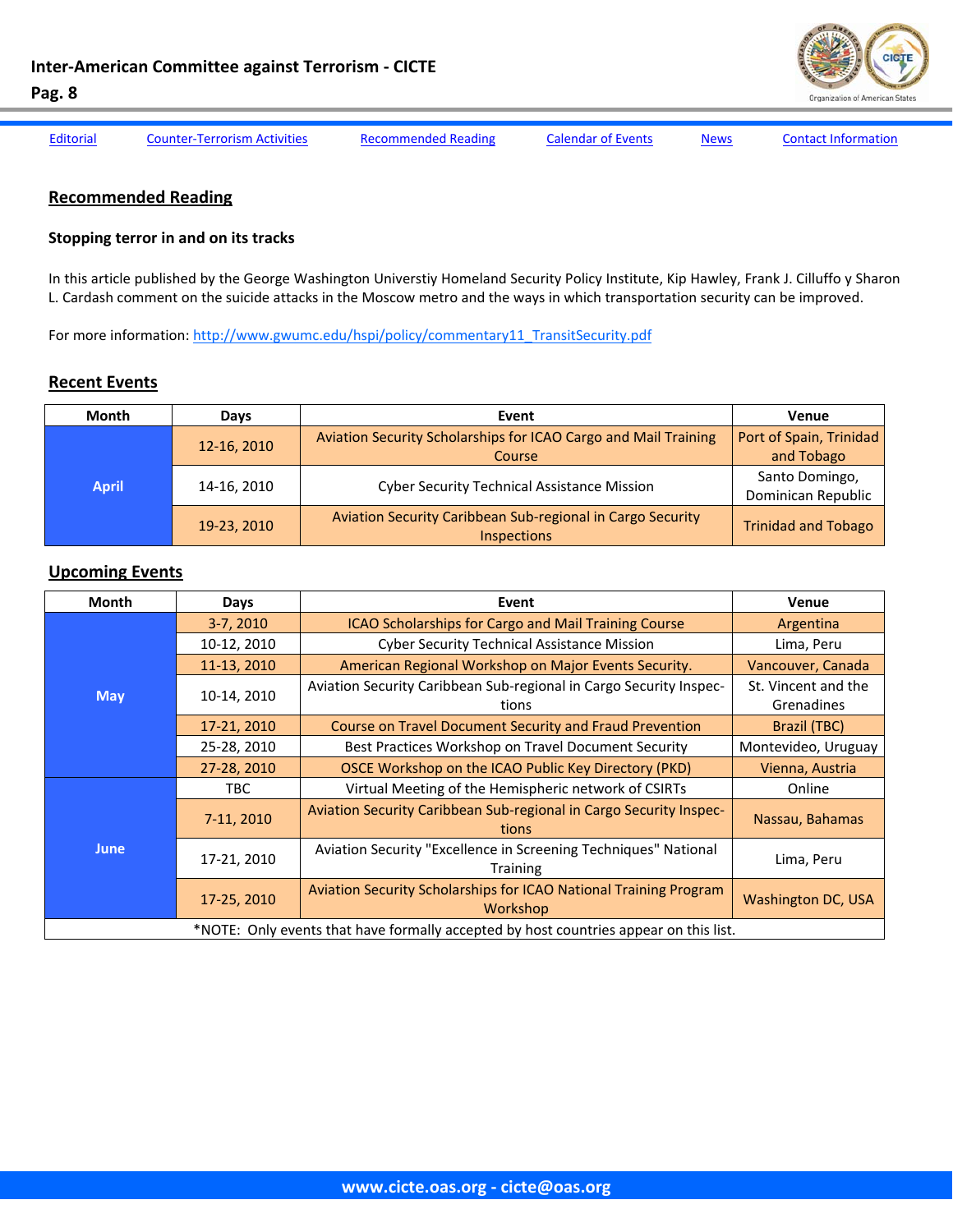<span id="page-8-0"></span>**Pag. 9**  [Editorial](#page-1-0) Counter-[Terrorism](#page-3-0) Activities [Recommended](#page-7-0) Reading [Calendar](#page-7-0) of Events News Contact [Information](#page-11-0)

#### **News**

## **2nd American woman charged in 'Jihad Jane' case**

Federal prosecutors filed terrorism charges April  $2^{nd}$  against a pregnant American woman in the so-called Jihad Jane case. The two American women are accused of plotting online to attend a terror training camp. The new indictment charges that LaRose and Paulin‐ Ramirez, 31, separately traveled to Europe to support violent jihad, or Muslim holy war. The court papers also say that once LaRose was in Europe, she invited Paulin-Ramirez to join her to attend a "training camp."

For more information click [here.](http://www.washingtonpost.com/wp-dyn/content/article/2010/04/02/AR2010040202558.html)

## **U.S. Consulate attacked in Pakistan, Taliban claims responsibility**

Militant groups targeted a U.S. consulate and an anti‐Taliban political party in a pair of deadly attacks in Pakistan on Monday, April 5, serving notice that they remain formidable despite a sustained campaign to wipe them out. Witnesses said the attackers were disguised in the uniforms of the Frontier Constabulary, a paramilitary force that provides security throughout northwestern Pakistan. A Pakistani Taliban spokesman claimed responsibility for the assault and vowed there would be more like it.

For more information click [here.](http://www.washingtonpost.com/wp-dyn/content/article/2010/04/05/AR2010040500668.html?hpid=topnews)

#### **Ministerial meeting between the EU and US addresses judicial and police cooperation**

On April 9<sup>th</sup>, the European Union (EU) and the United States discussed bilateral cooperation in judicial matters, the exchange of information, aviation security and the fight against cybercrime. The Spanish Minister of Justice, Francisco Caamaño, and the Minister of the Interior, Alfredo Pérez Rubalcaba, and the United States Secretary of Homeland Security, Janet Napolitano, attended the meeting, which took place in El Pardo. Those present discussed issues such as the exchange of information between Europe and the United States through the PNR program – related to the register of passenger names – and the TFTP program – regarding the tracking and financing of terrorism-, and the Toledo Declaration, approved in the informal meeting on January 21.

For more information click [here.](http://noticias.lainformacion.com/politica/cumbre/la-reunion-ministerial-ue-eeuu-tratara-sobre-cooperacion-judicial-y-policial_638npJV9N8Jotnz8tTpdK3/)

# **Chile gives US weapon‐type uranium**

With U.S. President Barack Obama shifting his nuclear nonproliferation strategy to rogue states and terrorists, Chile has become an example of how small countries can play a big part in making the world safer.

Even as aftershocks from last month's magnitude 8.8 earthquake shook their equipment, U.S. and Chilean engineers worked together to carefully extract Chile's last HEU. It was no simple operation — the radioactive material was carefully loaded into specially designed casks and then lowered into two huge shipping containers for the ocean voyage. All told, 60 tons of metal were needed to keep just 18 kilograms (40 pounds) of HEU from leaking radioactivity.

The U.S. has already helped convert or verified the shutdown of 67 reactors in 32 countries from HEU to low‐enriched uranium, or LEU, which is much harder to weaponize. It also has secured HEU supplies in more than 750 vulnerable buildings and removed 2,691 kilograms of weapons‐grade nuclear material for safer storage."





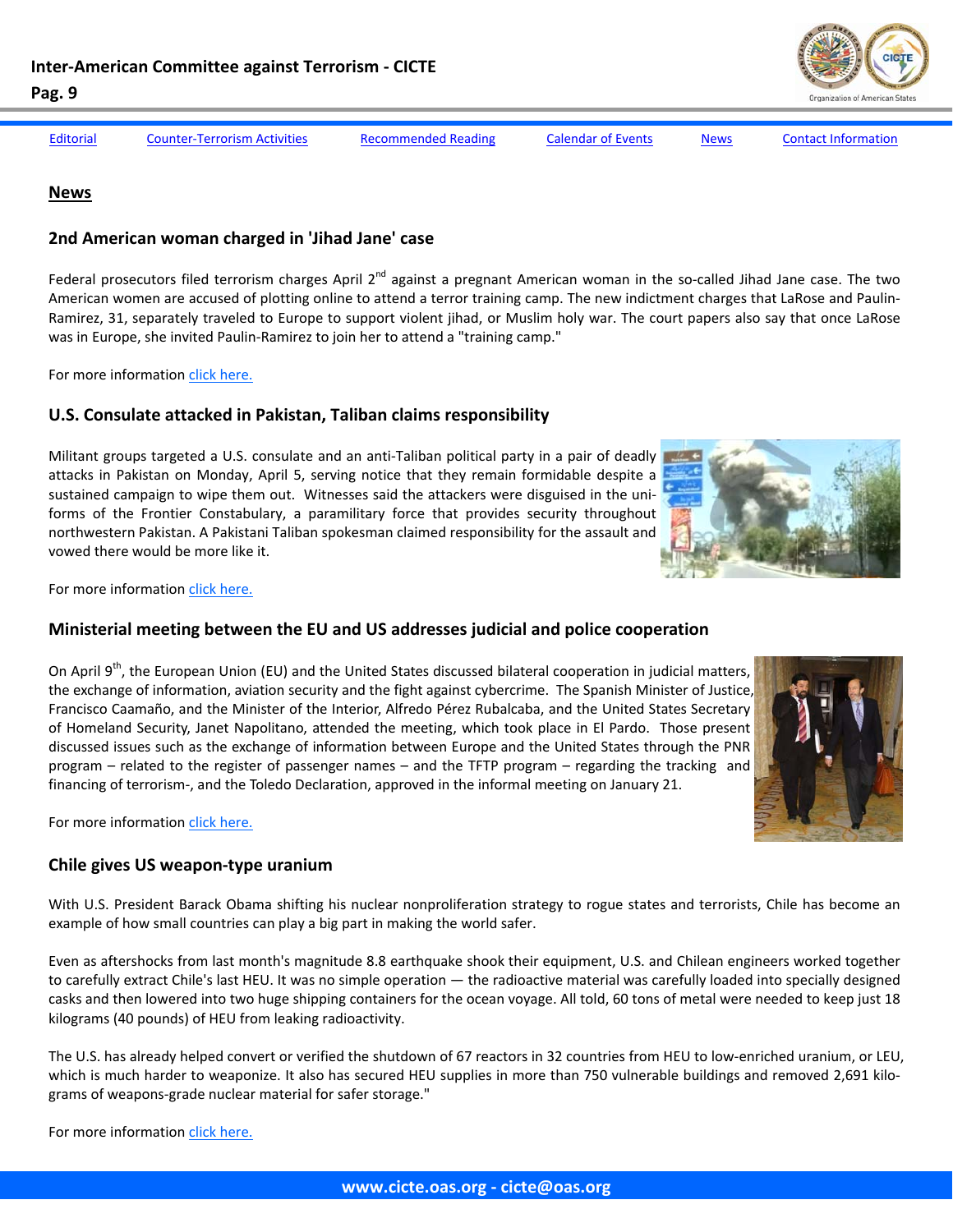

[Editorial](#page-1-0) Counter-[Terrorism](#page-3-0) Activities [Recommended](#page-7-0) Reading [Calendar](#page-7-0) of Events [News](#page-8-0) Contact [Information](#page-11-0)

## **Obama and Medvedev sign nuclear treaty**

'Today is an important milestone in nuclear security," Barack Obama, the US president, said after the signing ceremony in an ornate hall in the Prague castle. He said that the treaty made "significant reductions" in both countries' nuclear arsenals without harming US security. Dmitry Medvedev, his Russian counterpart, called it a "document that fully balances the interests of the United States and the Russian Federation".

The treaty will reduce the number of operationally deployed nuclear warheads to 1,550, nearly a two-thirds drop from the level agreed in the first Start treaty signed in 1991 at the conclusion of the cold war, as well as below the 2,200 allowed under a 2002 pact. It also calls for cuts in launchers and for verification procedures. For more information click [here.](http://www.ft.com/cms/s/0/258ebf28-4309-11df-96c4-00144feab49a.html)

## **US shifts stance on nuclear weapons**

The Obama administration on April 6th announced a doctrine to reduce US reliance on nuclear weapons, bolster the global non‐ proliferation regime and pave the way for Congressional ratification of an arms control deal with Russia.

The policy forswears the use of nuclear weapons in deterring chemical and biological attacks, while retaining the option against states such as Iran and North Korea that do not comply with the nuclear non-proliferation treaty or associated agreements. For more information click [here.](http://www.ft.com/cms/s/0/7645a478-41a5-11df-865a-00144feabdc0.html)

## **Al Qaeda threatened to commit attacks during the Soccer Football World Cup**

The terrorist network Al Qaeda warned that its targets would be the United States, England, France, Germany and Italy, all teams that are playing in the World Cup.

The television network reported about the threat, and added that this is contained in a declaration issued by Al Qaeda in its Internet site. For more information click [here.](http://www.eltiempo.com/mundo/otrasregiones/al-qaeda-amenaza-el-mundial-de-futbol-de-sudafrica_7560090-1)

## **U.S. changing way air travelers are screened**

The Obama administration is abandoning its policy of using nationality alone to determine which U.S.bound international air travelers should be subject to additional screening and will instead select pas‐ sengers based on possible matches to intelligence information, including physical descriptions or a particular travel pattern, senior officials said April 1st. After the attempted bombing of an Amsterdam‐to‐ Detroit flight on Christmas Day, U.S. officials decided that passengers from or traveling through 14 specified countries would be subjected to secondary searches. Critics have since called the measures discriminatory and overly burdensome, and the administration has faced pressure to refine its ap‐ proach. For more information click [here](: http://www.washingtonpost.com/wp-dyn/content/article/2010/04/01/AR2010040104002.html) and [here.](http://www.elpais.com/articulo/internacional/Estados/Unidos/endurece/seguridad/aerea/elpepuintusa/20100402elpepuint_8/Tes)



## **Leader of FARC that planned attacks is captured in Bogota**

The Directorate of Criminal Investigation and Interpol (DIJIN) informed about the capture in Bogota of the second commander of the front 26 of the FARC, Fabian Bedoya, known by the alias of "Pablo Neruda", who supposedly planned attacks with the aim of sabotaging the presidential elections on May 30. For more information click [here.](http://www.elnuevoherald.com/2010/04/11/694253/capturan-en-bogota-a-lider-de.html)

## **The 'dossier' of the links of the FARC with the guerrilla in Paraguay**

The Paraguayan Popular Army (EPP for its initials in Spanish), a guerrilla group that massacred four people in the north of this country in the week of April 19 and led the president Fernando Lugo to order a state of exception, has a relation of at least one decade with the FARC, according to media sources. For more information click [here.](http://www.eltiempo.com/colombia/justicia/dossier-de-nexos-de-las-farc-con-la-guerrilla-en-paraguay_7673770-1)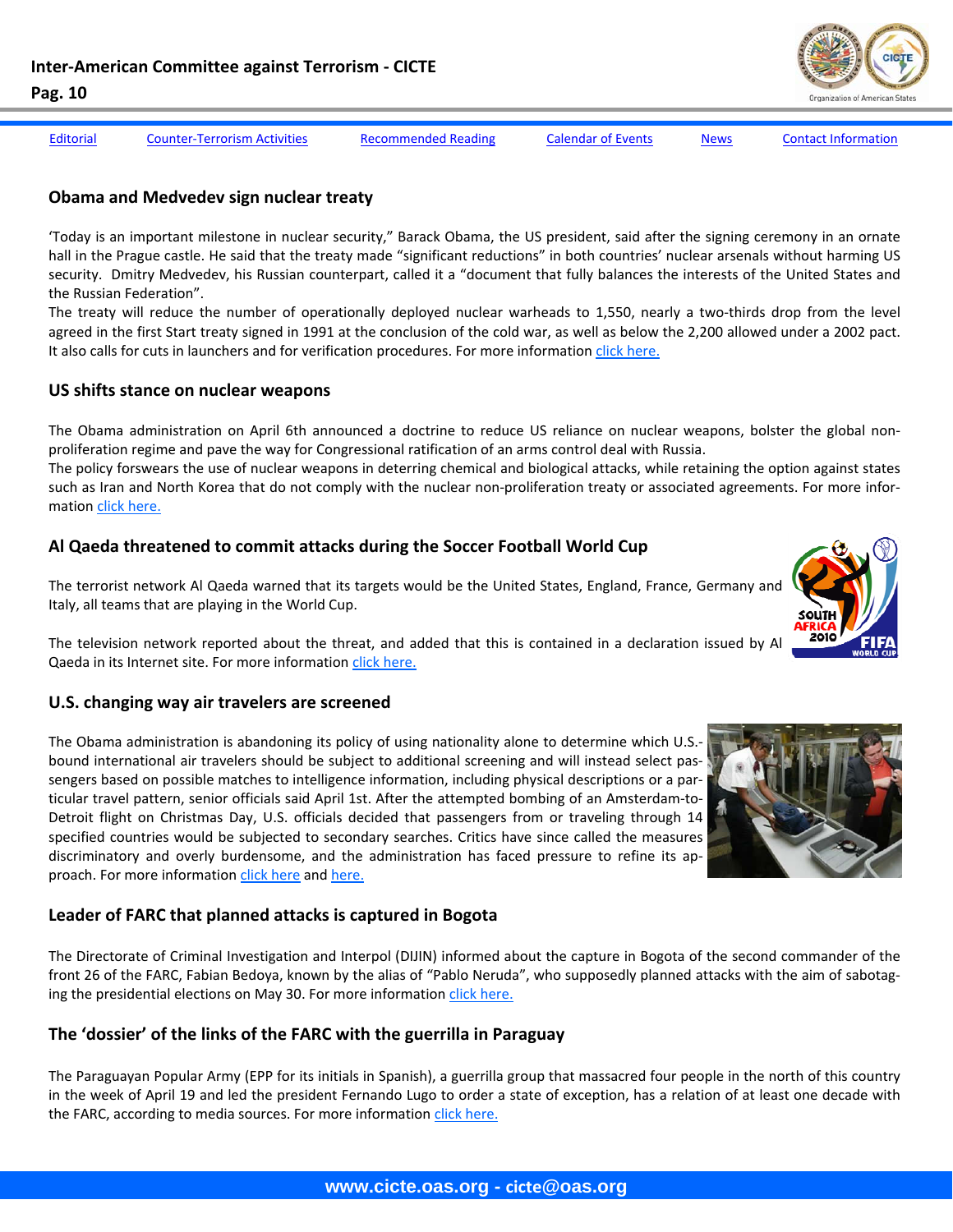[Editorial](#page-1-0) Counter-[Terrorism](#page-3-0) Activities [Recommended](#page-7-0) Reading [Calendar](#page-7-0) of Events [News](#page-8-0) Contact [Information](#page-11-0)

**www.cicte.oas.org - cicte@oas.org** 

# **Europol says that the FARC go to Europe as a strategic area for its activities**

Exiled members are in charge of the information, the formation and to create clandestine cells to facilitate the trafficking of drugs and provision of arms.

The European Police Office (Europol), with headquarters in The Hague, revealed that the Colombian guerrilla group FARC considers Europe to be an "area of strategic interest in its ambitions to expand its activity" of the trafficking of drugs and arms.

For more information click [here.](http://www.elespectador.com/articulo200478-europol-dice-farc-ven-europa-area-estrategica-su-actividad)

# **U.S. Navy frigate captures pirate mother ship**

U.S. naval forces said April 1 that they've captured five pirates after exchanging fire with them, sinking their skiff and confiscating a mother ship. The USS Nicholas was just west of the Seychelles in international waters April 1 when crew began taking fire from a suspected pirate skiff, NBC News reported. The Nicholas returned fire and disabled the pirate boat, then pursued the skiff until it finally broke down.

The U.S. sailors were able to board the skiff and arrest three suspected pirates. On board, the sailors found ammunition and several cans of fuel, NBC News reported.

For more information click [here.](http://www.msnbc.msn.com/id/36131357/ns/world_news-africa/?gt1=43001)

# **Pressure on China as cyberspies steal Indian Security data**

A network of cyberspies apparently operating out of China has stolen classified information relevant to India's national security from a host of compromised computers, an independent investigation has shown.

Experts at the University of Toronto said they had recovered secret assessments of the security situa‐ tion in some Indian states, personal information on a high‐ranking military official and information on visa applications to the country out of Afghanistan.

Symantec, the IT security company, previously announced that China had become the largest source

of targeted attacks in March and that there had been a string of cases in the past year in which Chinese IP addresses had been identi‐ fied as the location from which cyberattacks had originated.

For more information click [here.](http://www.ft.com/cms/s/0/f6101ac6-41dc-11df-865a-00144feabdc0.html)